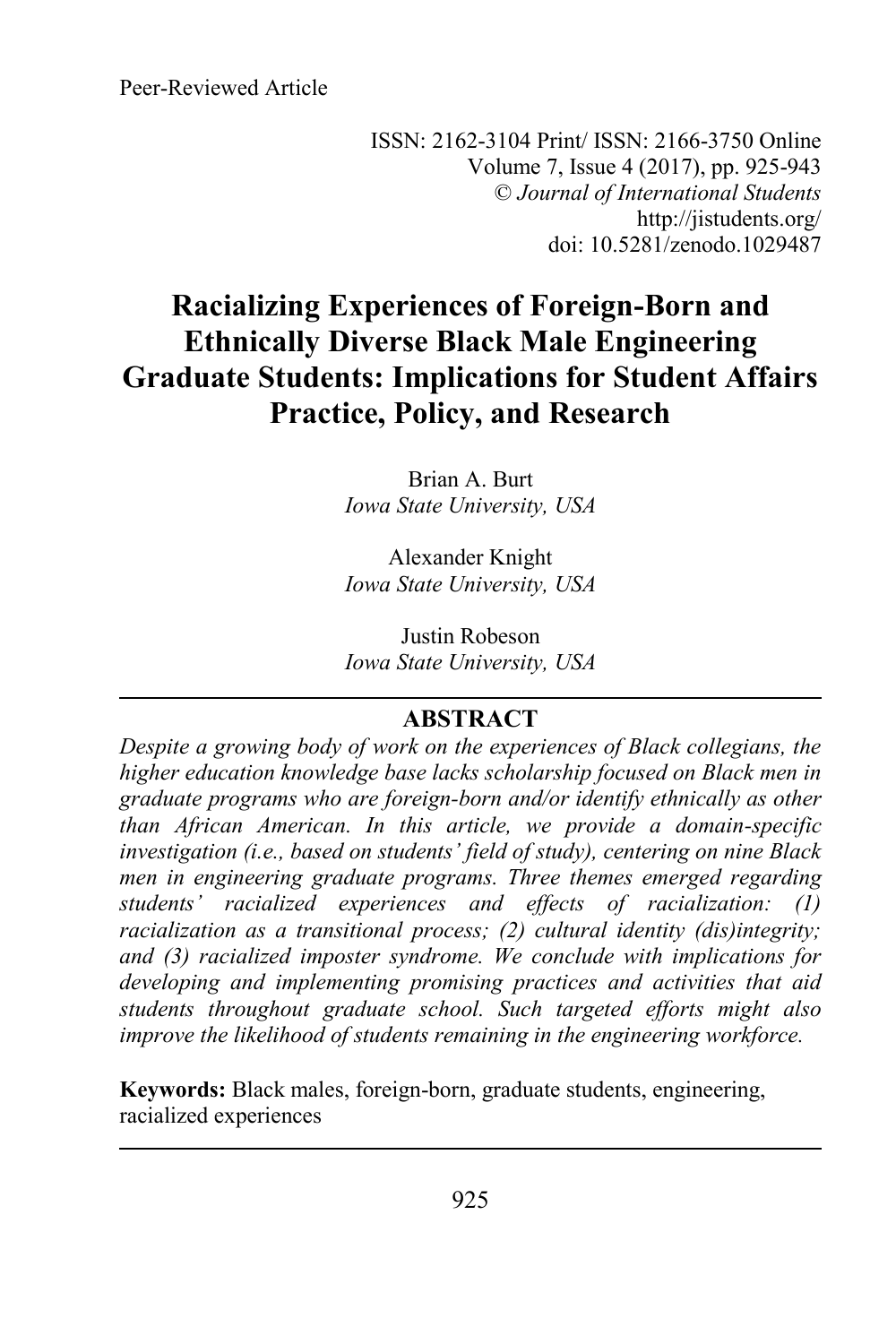**S**everal efforts have been made to mitigate the effects race has on Black students' educational outcomes (e.g., Meyerhoff Program (Maton & Hrabowski, 2004); the PROMISE Program (Carter-Veale et al., 2016)). Yet, Black students continue to report that the college environment fosters hostility and isolation. Assuming that all Black students experience racism in the same way leads educators and student affairs professionals to overlook opportunities to support students both personally and academically. When college community members (e.g., educators, student affairs professionals, peers) fail to dismantle the monolithic Black male mystique (the assumption that all Black men are the same) (Burt, forthcoming), and by default perpetuate that assumption (Dancy, 2014; Dancy & Brown, 2008), *all* Black students do not get adequately served. While there is a small but growing body of work on the experiences of those who are foreign-born and those who identify with ethnicities other than African American (Fries-Britt, George Mwangi, & Peralta, 2014; George Mwangi, Fries-Britt, Peralta, & Daoud, 2016; George Mwangi, 2014; Griffin, Cunningham, & George Mwangi, 2016), the higher education knowledge base lacks scholarship focused on such students in graduate programs. A domain-specific investigation (i.e., based on students' field of study) centering on Black men who are foreign-born and/or hold ethnic identities other than African American in engineering graduate programs would provide educators and student affairs practitioners with information to help develop and implement better practices to aid students throughout graduate school. Such targeted efforts might also improve the likelihood of those students making it to, as well as remaining in, the engineering workforce. In this article, we explore the lived experiences of nine foreignborn and/or ethnically diverse Black male graduate students in engineering. We investigate their racialized experiences and how racialization influences their educational pathways, and trace their perspectives on their long-term participation in engineering. We conclude with recommendations for educators and student affairs practitioners committed to improving the plight of foreign-born students.

## **LITERATURE REVIEW**

Literature related to the experiences of foreign-born Black men in engineering graduate programs is lacking. Thus, to begin this discussion, we first situate their experiences in the broader international student landscape.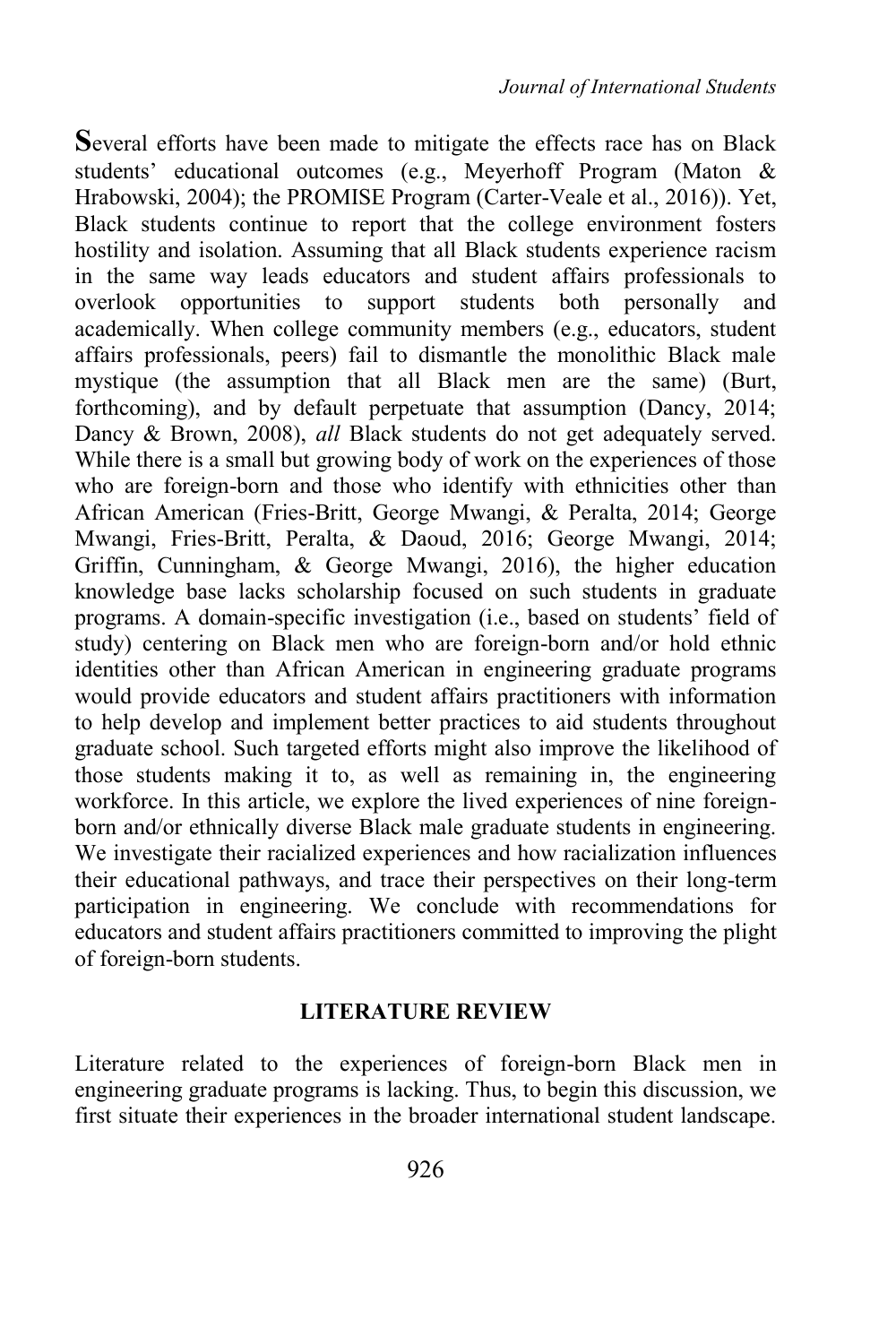According to the Institute of International Education (IIE), between 2006 and 2016, there has been a 50% increase in the number of international students enrolled in United States (U.S.) colleges and universities (IIE, 2016), from 564,766, or nearly 2.8% of enrolled students in 2006, to 1,043,839, or 5% of enrolled students in 2016. These statistics highlight a steady growth in international student numbers that is likely to continue. International students benefit from the strong academic programs at U.S colleges and universities (Lee, 2015) and tend to be stellar students who contribute to the U.S. knowledge economy both during school and after graduating (Cantwell & Lee, 2010). Thus, international student enrollment in U.S. schools is mutually beneficial. Yet, despite their invaluable contributions to U.S. classrooms, laboratories, and scientific discoveries, international students face a myriad of adversities (Lee, 2015; Renn & Reason, 2012; Yao, 2016). Those most commonly discussed include issues with cultural adaptation, language barriers, and finances (Lee, 2015; Sherry, Thomas, & Chui, 2010).

Some might argue that to cope with the challenges of transitioning into U.S. educational institutions, international students should assimilate to U.S. norms and values. However, pressures to assimilate pose psychological challenges (Chen, 1999; Constantine, Anderson, Berkel, Caldwell, & Utsey, 2005; Lee, 2015; Yao, 2016). Further, encouraging students to adopt practices of cultural departure via assimilation is not conducive to their academic achievement. Tierney (1999) argues that achievement occurs when one's culture is treated as an asset; he rejects the idea that institutions should press international students to assimilate to U.S. educational culture.

International students of color face additional barriers related to intersections of nationality and race. When enrolled in U.S. colleges and universities, they find themselves in new cultural contexts and racial climates (Constantine et al., 2005; Fries-Britt et al., 2014; George Mwangi et al., 2016; Massey, Mooney, & Torres, 2007; Nadal et al., 2014). In a study of 24 Black undergraduate and graduate students in physics, George Mwangi et al. (2016) report that foreign-born and native-born Black students described having different educational experiences. They found students' perceived differences in experiences to be a function of intersections of race and nationality. Similarly, Griffin et al.'s (2016) study of 43 Black immigrant and native Black undergraduate students found that Black immigrant and native-born Black students perceived campus racial climates differently. Both groups recognized that racialized experiences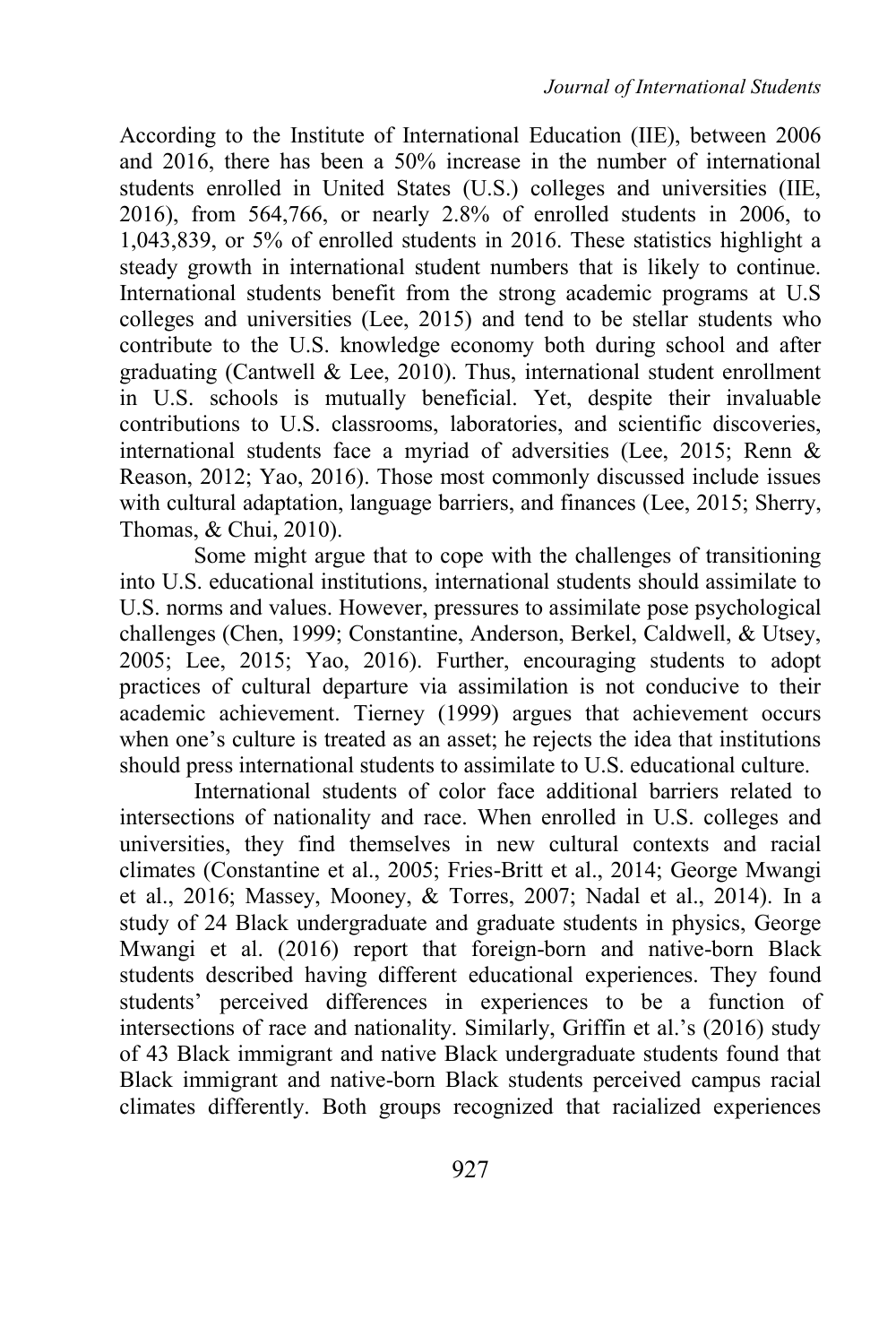occurred, but their views on these experiences varied by race and nationality.

Across the growing corpus of scholarship on international students of color, there is a commonality: international students of color appear to share a minoritized identity with native-born students of color (Fries-Britt et al., 2016). However, the cultural barriers that distinguish foreign-born from native-born students of color need to be understood (Griffin et al., 2016).

## **THEORETICAL FRAMEWORK**

To better understand how foreign-born students and/or those who identify ethnically as other than African American become racialized and make sense of their racialized experiences, we apply tenets of Critical Race Theory (CRT). CRT aims to illuminate and transform power relations surrounding race and racism (Delgado & Stefancic, 2012; Ladson-Billings 1998; Solórzano, Ceja, & Yosso, 2000; Tate, 1997). CRT originated in the Critical Legal Studies movement, which aimed to examine and deconstruct power dynamics and structures ingrained in U.S. legal statutes. These power dynamics were theorized to be at the root of the dramatic inequities experienced by communities of color during all stages of legal proceedings. This movement spread to other disciplines, where power dynamics surrounding race and racism could be analyzed and deconstructed. This focus on the effects of race in all aspects of society became what scholars now recognize as CRT. While we acknowledge various conceptualizations of CRT tenets, there are two tenets (based on Delgado and Stefancic's 2001 conceptualization) most germane to our study. One is "racial realism," which acknowledges that race is a social construct, and that it produces a hierarchy with distributed advantages. The second tenet is "essentialism/anti-essentialism," or the understanding that while oppression has essential moving parts, there are nuanced experiences based on identity; thus oppression is intersectional, not monolithic. In combination, these two tenets were useful in making sense of the varied ways Black men from foreign-born and ethnically diverse backgrounds experienced racialization in their engineering graduate programs.

CRT recognizes that race and racism are real phenomena. "Racialization" is a social process of entering into spaces based on the historical legacy of race and racism in the U.S. (Shams, 2015). Utilizing CRT, the following research questions guide this article: (1) What are the racializing experiences of Black male engineering graduate students who are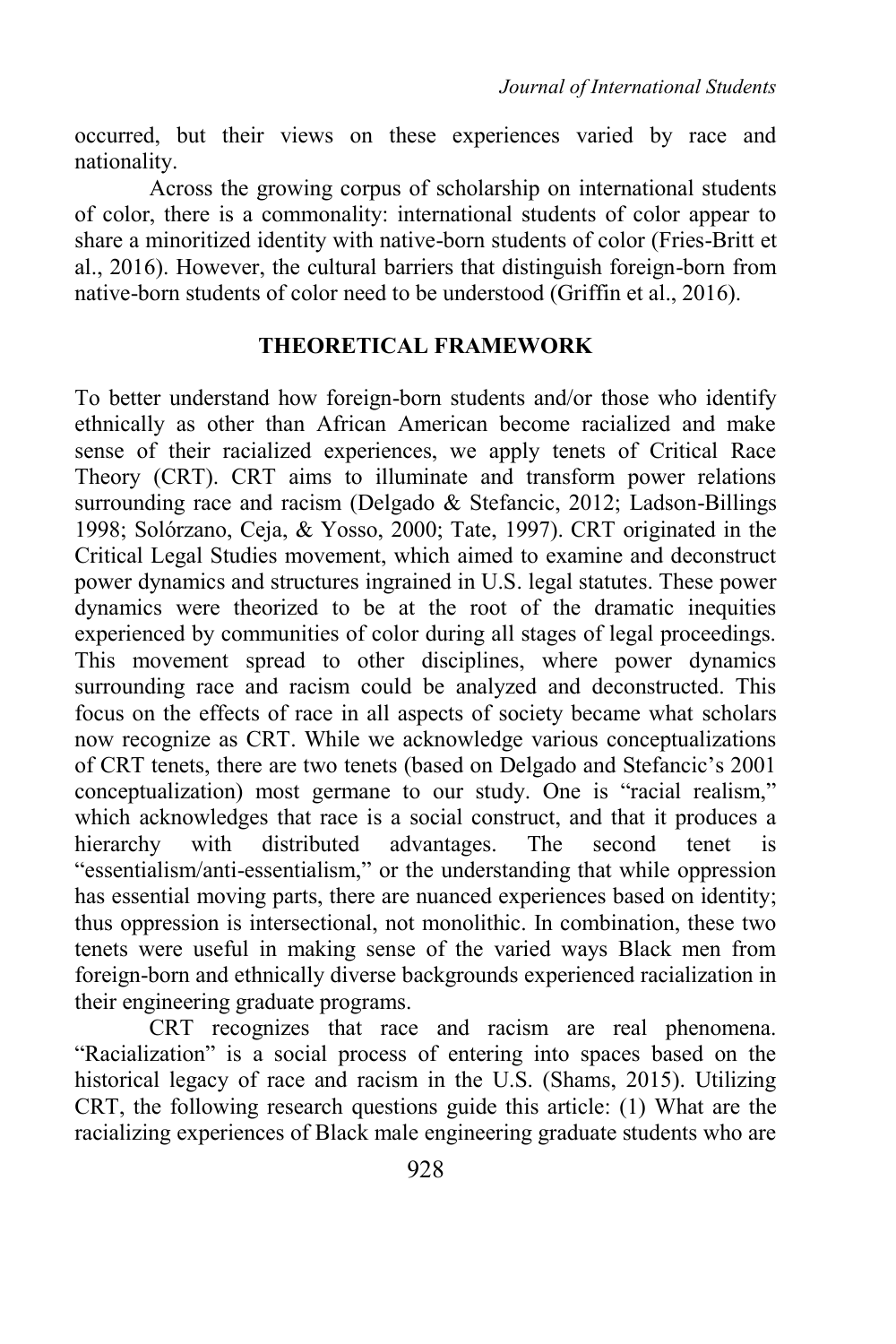foreign-born and/or identify ethnically as other than African American? (2) What effects do racialization and changes in racial context have on students' transitional and educational experiences?

#### **METHOD**

### **Participants**

This article originates from a larger study of the experiences of 32 Black men in engineering graduate programs at predominantly White institutions. To address this article's research questions, however, we focus exclusively on participants who self-identified as foreign-born and/or identified ethnically as other than African American (e.g., Nigerian, Jamaican, Ghanaian). Table 1 includes participants' pseudonyms and demographic information. We acknowledge that there can be multiple realities based on individuals' lived experiences, rather than a singular "truth" (Creswell, 2013; Merriam & Tisdell, 2016). Thus, we do not suggest that the men in this study are representative of all Black men in engineering graduate programs who are foreign-born or hold ethnically diverse identities.

| Pseudonym | Class<br>Level | Engineering<br>Specialization | Ethnicity       | Origin<br>Country | Undergraduate<br>Origin | Career<br>Intention |
|-----------|----------------|-------------------------------|-----------------|-------------------|-------------------------|---------------------|
| Chris     | 5th            | Chemical                      | Nigerian        | U.S.              | <b>PWI</b>              | Industry            |
| Daniel    | 1st            | Industrial                    | Nigerian        | U.S.              | <b>PWI</b>              | <b>Unsure</b>       |
| Jalen     | 1st            | Mechanical                    | Jamaican        | Jamaica           | <b>PWI</b>              | Faculty             |
| James     | 4th            | <b>Biomedical</b>             | West<br>African | U.S.              | <b>PWI</b>              | Faculty             |
| Marcus    | 3rd            | Mechanical                    | Jamaican        | Jamaica           | <b>PWI</b>              | Uncertain           |
| Paul      | 4th            | Electrical                    | Ethiopian       | Ethiopia          | <b>PWI</b>              | Uncertain           |
| Ouentin   | 5th            | Electrical                    | Nigerian        | Nigeria           | <b>PWI</b>              | Uncertain           |
| Samuel    | 5th            | Civil                         | Togolese        | Togo              | <b>PWI</b>              | Faculty             |
| Terrence  | 2nd            | Material                      | Ghanaian        | Ghana             | Intl                    | Uncertain           |

## **Table 1: Demographic Data for Study Participants**

*Note.* "Class Level" refers to the number of years a student has been in graduate school. "Undergraduate Origin" refers to the designation of students' undergraduate institution: Predominantly White Institution (PWI) or an International institution (Intl).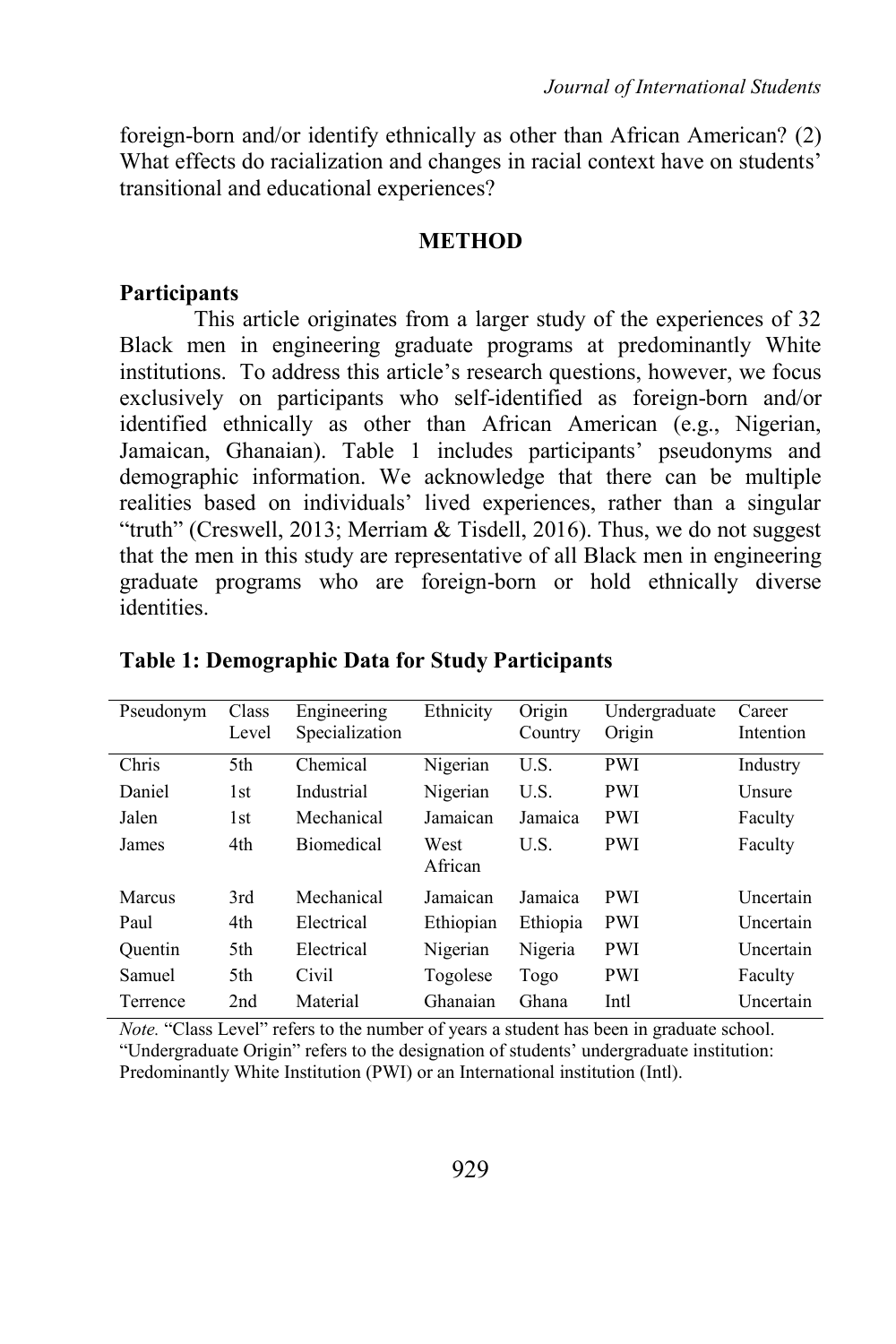## **Data Collection Procedures**

Data were collected by the principal investigator (the first author) between 2010 and 2016 at three Midwestern institutions that belong to the Association of American Universities (AAU), which represents the leading research universities in North America. Each school of engineering in this study is ranked in the top 60 (US News and World Reports), which suggests that the students in the sample are among the most talented and most likely to succeed and persist. In addition, each institution offers similar programs and services: advising and counseling (generally related to academic transitions, intercultural communication, student safety, and crisis intervention); cultural immersion trips; and, immigration and compliance support. Further, the Black graduate student population at each institution was less than 5%.

Participants were contacted based on recommendations by institutional insiders: administrators, peers, or students who had already agreed to participate. After granting consent, participants completed an eight-item demographic form before responding to semi-structured one-onone interviews conducted by the principal investigator. Interviews ranged from one hour to more than two hours and were audio recorded and transcribed verbatim to capture participants' vernacular.

## **Data Analysis**

The principal investigator first open coded transcripts to identify small chunks of text that explained the experiences of Black men in engineering graduate programs (Merriam & Tisdell, 2013). Then, the research team (all authors of this study) reread the transcripts of participants who identified as foreign-born and/or ethnically other than African American. During this second reading, we focused on these students' racialized experiences, identifying passages where they described their initial understandings of race in the U.S. context, how race and racism manifested in their educational communities (e.g., campus, college of engineering, department, research groups), and how they traversed these hostile experiences. Finally, we categorized the identified passages into themes that explain students' racialized experiences and the effects of racialization on their experiences in engineering.

Several steps were taken to ensure the trustworthiness of the findings (Creswell, 2013; Merriam & Tisdell, 2016). First, the same interview protocol was used across participants and institutions. This protocol allowed for general consistency in the questions asked, but also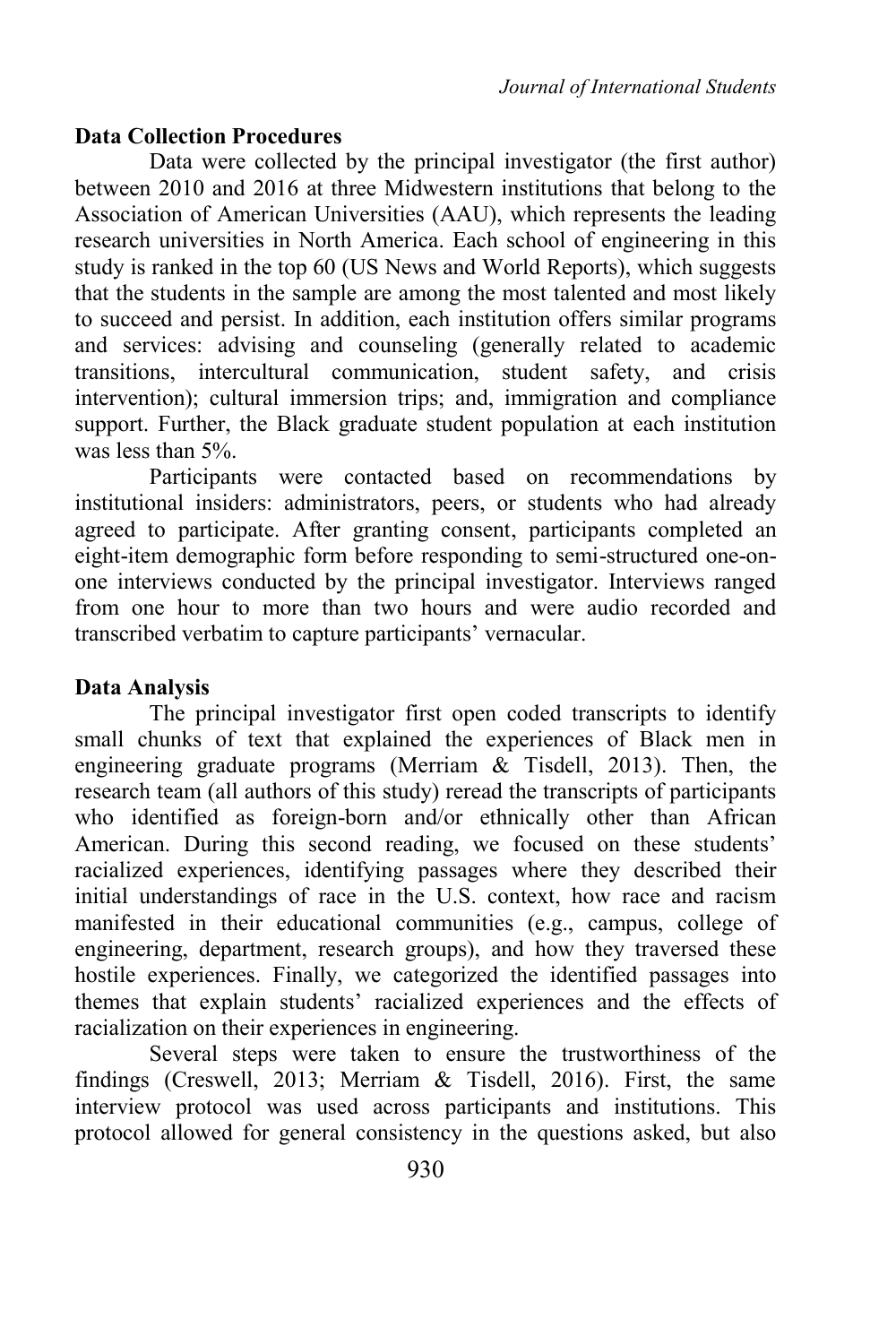afforded opportunities to probe more deeply into participants' lived experiences. Second, to establish rapport, the protocol was designed to be general at first before probing into more sensitive questions. This allowed participants to view the exchange as a conversation, rather than an interview, which resulted in longer interviews and richer data than anticipated. Third, all transcripts were checked against the audio recordings to ensure accuracy and ensured that what participants said was captured in the ways they intended. When questions arose, we revisited the transcripts and audio recordings to verify students' meanings; it was important to hear participants' speaking, inflection, and at times sounds of pain to fully understand the experiences they conveyed. Fourth, the researchers engaged in several conversations during data analysis to provide checks to early and ongoing interpretations of the data; codes and themes were negotiated until consensus was achieved. Finally, throughout the research process, memos tracked procedural decisions, potential relationships between interviews, research questions, and prior research.

We were reflexive regarding how potential positionalities and subjectivities might affect our interpretations of data (Cooper, Jackson, Azmita, & Lopez, 1998). For example, the principal investigator is a Black (African American) man and faculty member in the social sciences (not engineering). The second and third authors are White and Black (African American) men, respectively, graduate students also in social science. We discussed instances when our interpretations were influenced by our own social identities (e.g., native-born, African American or White, intersections of gender and race within a U.S. context). As examples of our discussions, we pondered why participants struggled with transitions, how their challenges differed, and why they did not draw more on support from their Black male peers. Through our discussions, we tried to control our biases and assumptions (Peshkin, 1988).

#### **FINDINGS**

Three themes emerged that explain students' racialized educational experiences: (1) racialization as a transitional process; (2) cultural identity (dis)integrity; and (3) racialized imposter syndrome. While we discuss these themes independently for the purpose of clarity, it should be noted that they often intersect.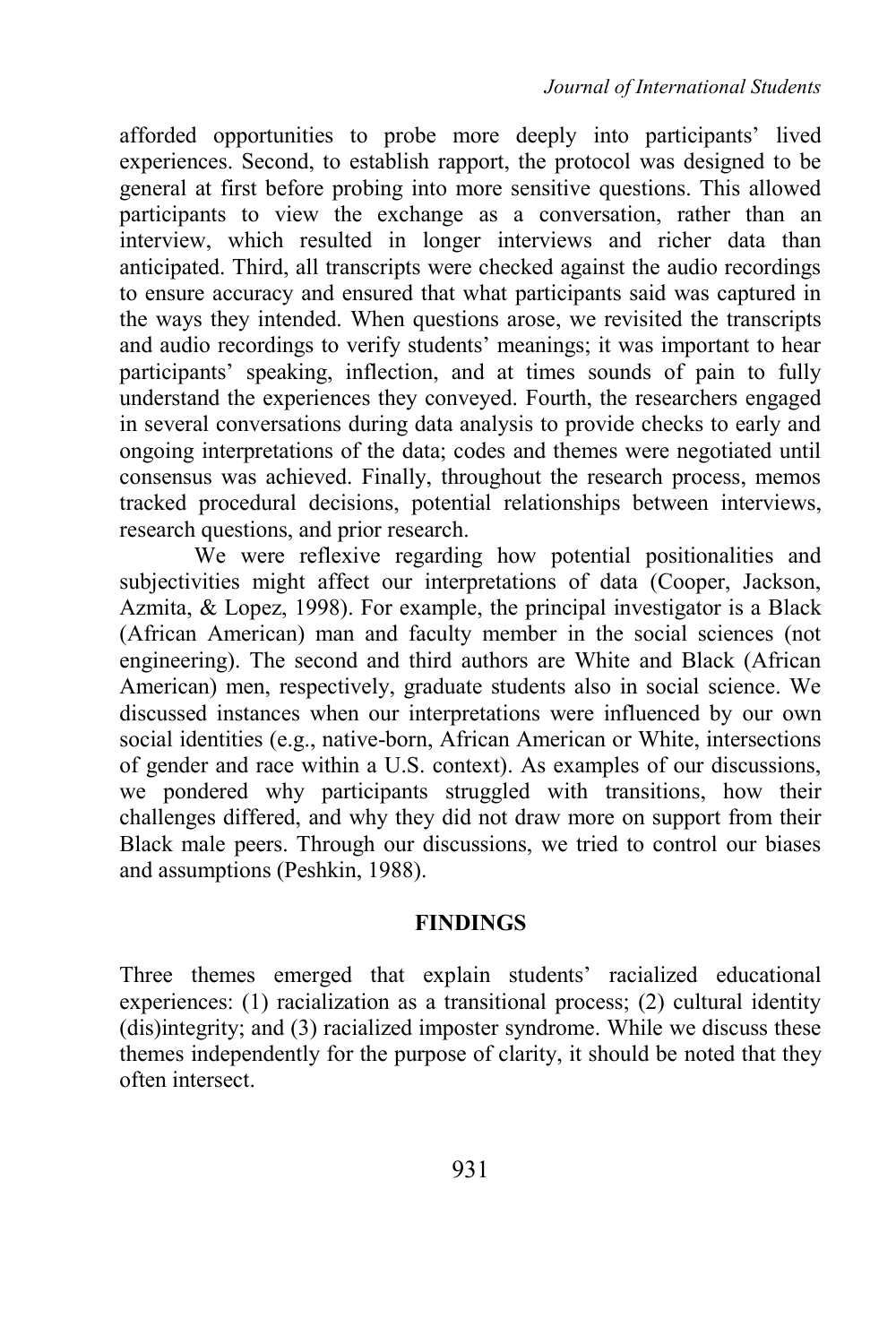## **Racialization as an Ongoing Transitional Process**

To convey experiences of racialization, participants highlighted both their prior cultural contexts and their perceptions of the current climate in the U.S. Understanding students' prior cultural environments contextualizes their perceptions of Blackness and the societal expectations that come along with their experiences. Chris, a fifth-year doctoral candidate in chemical engineering from Nigeria, reflected on his decision to pursue education: *"*From talking with fellow Nigerian friends that I have there [in Nigeria], it's like, getting an advanced degree is…expected." In Chris's experience, part of his ethnic and cultural heritage included pursuing and achieving academic excellence. Like Chris, Marcus, a third-year doctoral student in mechanical engineering from Jamaica, reflected on early influences toward education broadly and engineering specifically: "I didn't have any engineering role models. But when I looked around me…I saw Black people in power." Unlike Chris, Marcus did not recall conversations with peers about pursuing an education. However, he did not describe that as a deficit because the people from his culture whom he did see were in positions of power. Education, for Marcus, became the mechanism by which to achieve power to give back to his community in ways demonstrated by his hometown models.

Students' transitions included adjusting to a new cultural environment. Several reflected on their transitions, which highlighted their perceptions of racialization. Samuel, a fifth-year doctoral candidate in civil engineering from Togo, stated:

> When I go somewhere here – the U.S. is a country of White and Black. When I go somewhere and then I see people that look like me, I feel more comfortable when there are more of us – at least five to six. I feel more comfortable, compared to [when I'm around] my White counterparts.

Paul, a fourth-year doctoral candidate in electrical engineering from Ethiopia, also commented on his perceptions of race:

> I am Ethiopian. I have my brothers, and we are all Black, right. The problem there is a completely different problem [than here in the U.S.]. There you don't have access. Here you have access but the things that happened in the past are still you know dragging you down in a way.

In this comparison, Paul highlights his historical knowledge of race and racism in the U.S. From a CRT perspective, Paul's comment illustrates how essentialism works to oppress Black people. He acknowledges that both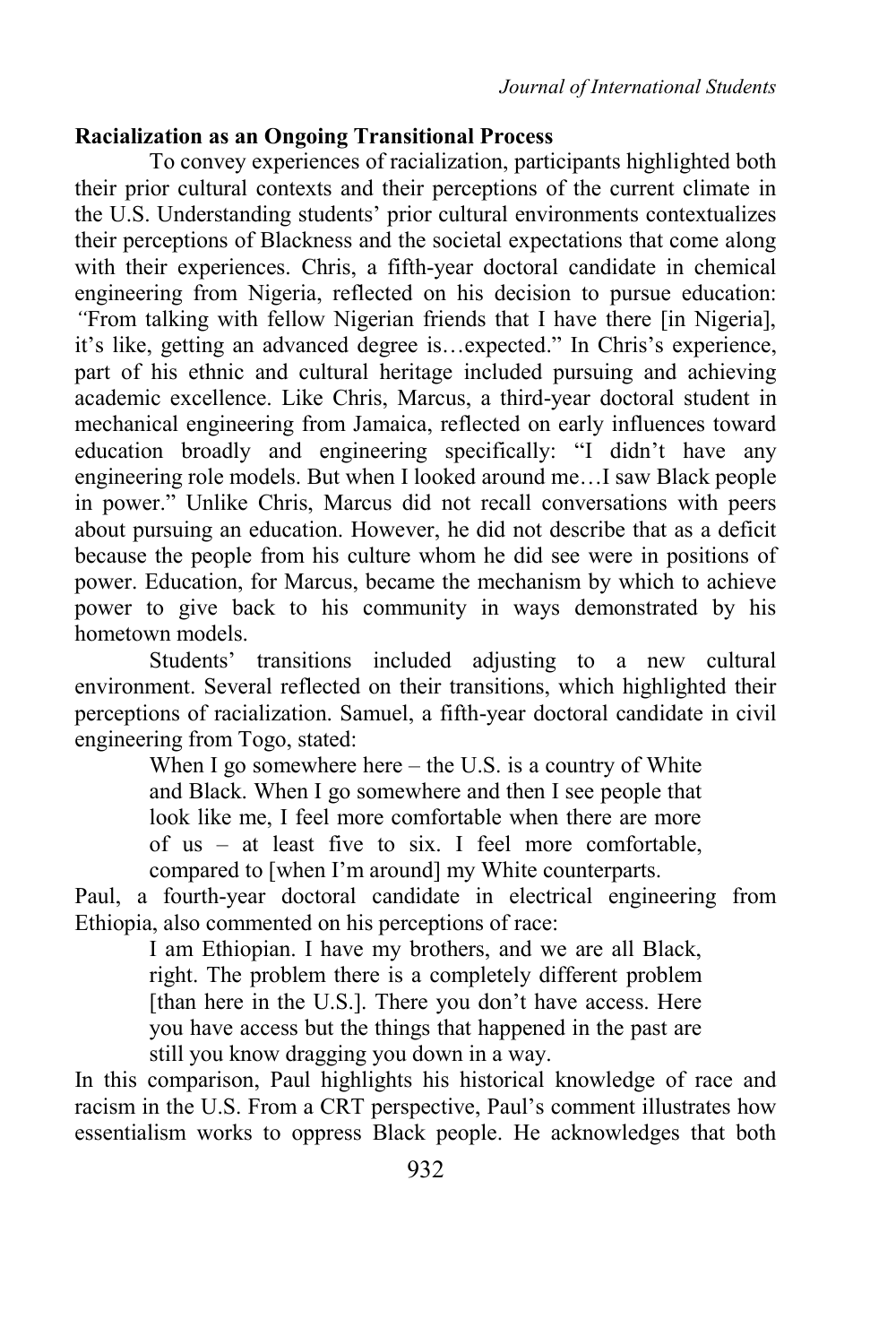Ethiopians and African Americans are oppressed, but delineates how their oppression is differently enacted. In addition, both Samuel's and Paul's accounts reflect on the tenet of racial realism. Their interactions with others provide examples of racialization occurring, and both describe how the construct of race is a real phenomenon. Further, they indicate that there are differences across races (Samuel) and within race (Paul).

Language barriers are a consistent concern raised by international students (Lee, 2015; Renn & Reason, 2012; Yao, 2016). For those whose first language is not English, there may be challenges in effectively engaging in two-way communication, as well as personal frustration and stigma. Both experiences are racialized because these students feel "othered" in comparison to native-born students, and/or those for whom English is their primary language. Some described challenges with language as a racializing factor in their transitions. Marcus mentioned, "I guess I took it for granted…just being able to run, play certain jokes or being able to talk patois." He described the common – yet taken-for-granted – experience of speaking his native dialect called "patois," showing that language not only plays a role in communication, it also promotes cultural bonding. An absence of cultural bonding contributed to Marcus's racialization; he realized that he was different and that people spoke in cultural ways different from his own. Chris also explained how ways of communicating made him feel different in the U.S. context: "When I tried to understand what people were saying, I didn't really pick it up. Or I was a slow talker and they were talking fast." Here, we see Chris comparing the way he speaks ("I was a slow talker") to others, and internalizing his communication style as a form of deficit. These findings highlight how language influences students' perceptions of what is acceptable. It also implicitly – or perhaps even explicitly, depending on a student's experience – reinforces that their differences may be perceived as less than desirable.

## **Cultural Identity (Dis)integrity**

Participants' descriptions of their transitions revealed several tensions. Some wanted to better understand and adapt to African American cultural norms. Others, however, were not interested in adapting if it meant simultaneously losing their own cultural norms and values. We refer to these tensions as "cultural identity (dis)integrity" to denote participants' attempts to reconcile "Blackness" in different cultural contexts.

Marcus shared how his transition was influenced by his comfort with interacting with people outside of his nationality: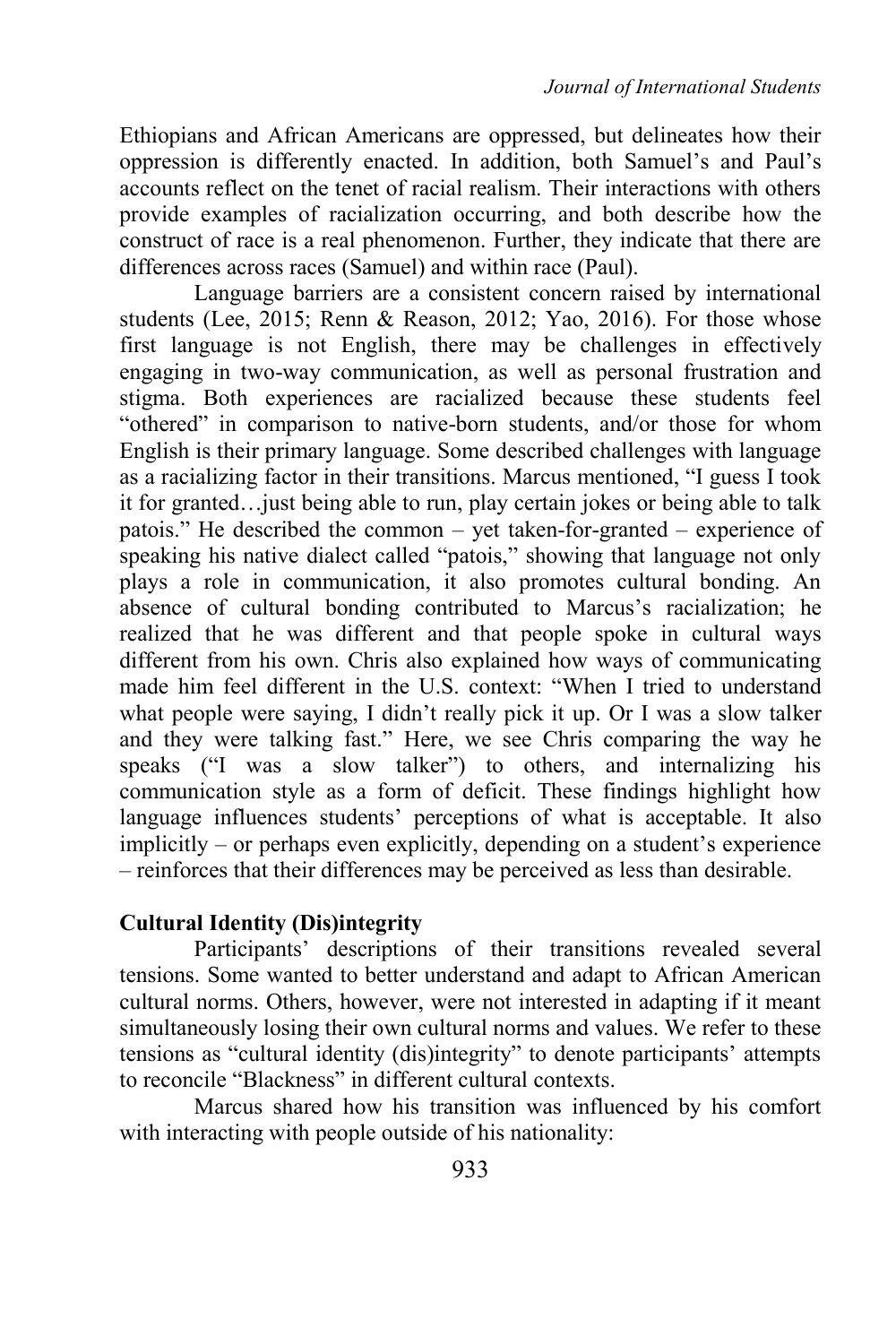I've always had the comfort of being around Caribbean people. Being around other Jamaicans who talk like me – you know – look like me, act like me, so I can like, let loose. But now I am kind of in a different area, with a different set of people now. So you know – that's been…a social adjustment.

Marcus recognized that there are differences between the Caribbean/Jamaican people he was used to and those in the U.S. Samuel similarly shared: "People from my country, we just get together and then do things. But here, I don't have that. The food that I eat, my roommate, they are from a different country." For Marcus, Samuel, and others, it was uncomfortable not having peers who shared similar cultural ways of being. To be clear, Marcus did not say he could not relate to African Americans as a member of the larger Black diaspora. But he did say he was able to feel most comfortable with people who shared his ethnicity and cultural background. It is these subtle differences that racialized students and reminded them that they were different (a different kind of Black individual than African Americans in the U.S.).

Chris, too, mentioned examples of how African Americans were different from people from Nigeria. These differences contributed to the recognition that he "[has] stereotypes about African Americans." He described various ways he perceived Nigerian culture to be different from that of his African American peers:

> There were certain brands I wouldn't wear, that kind of thing. They would go to certain events I didn't do a lot of  $$ so more being not used to those kinds of things, I felt that I couldn't really fit in. Not that I didn't really fit in, but I didn't really get involved because…I wasn't use to those things so I didn't do it. So I think that…reinforced that these people, African Americans, act a different way than when I was growing up. So, it's just too much for me to change the way I am to do what they do.

Chris's quotation above is complex. Most apparent is his discussion of the different styles of dress and social expectations (i.e., attending social functions) that reminded him that his perceptions of Black maleness were different than those of his African American peers. At the conclusion of his quotation, we see cultural agency whereby Chris determines not to change to fit in with his new context. Despite these differences, he makes it plain that to some extent, he is still a part of the larger Black population (i.e., "Not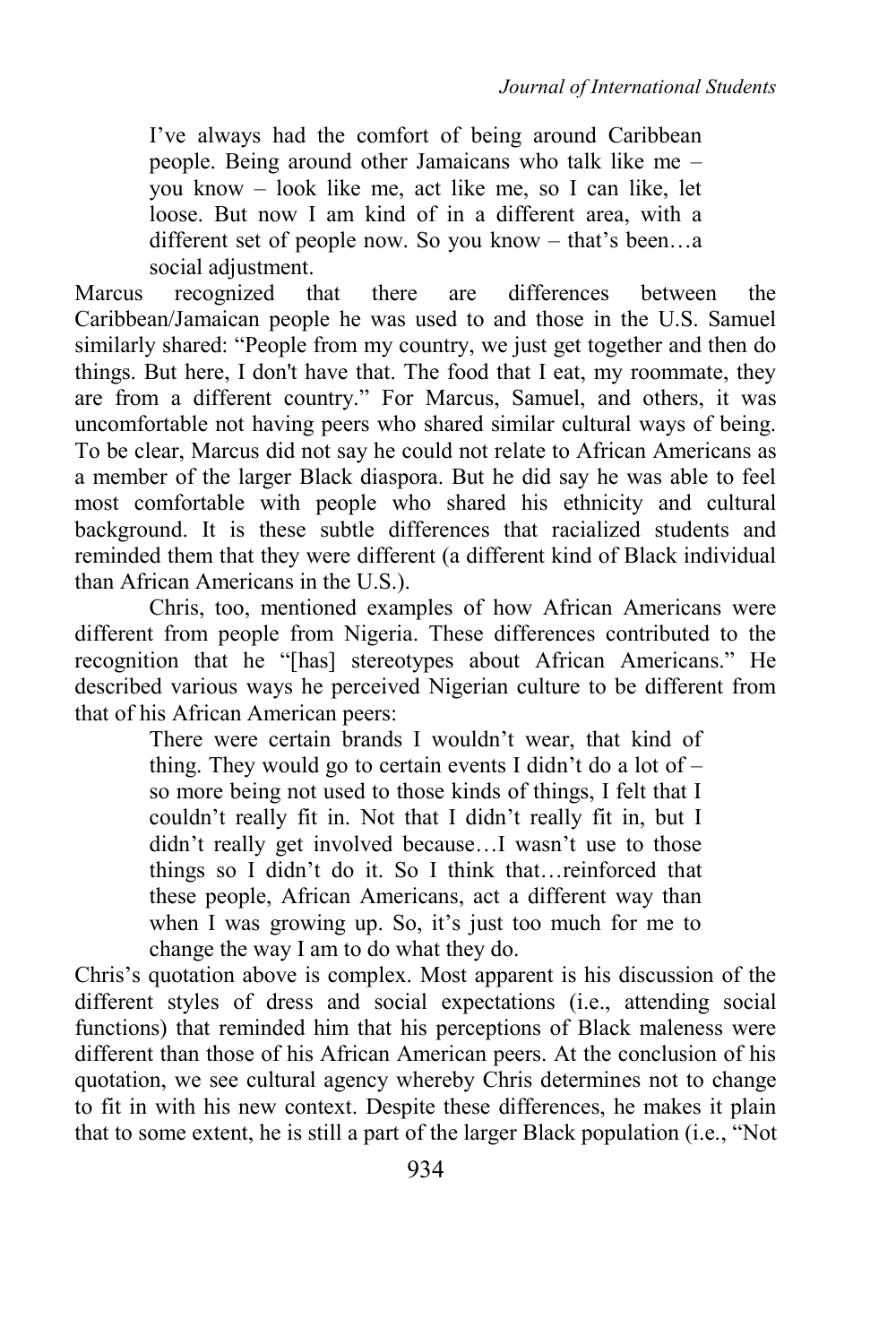that I didn't really fit in"). The tension displayed here (i.e., being a part of the Black community, yet refusing to fully adapt to African American norms) is illustrative of Chris's cultural identity (dis)integrity.

Not all students responded to tensions like Chris. To address the differences in his cultural identity, Quentin, a fifth-year doctoral candidate in electrical engineering from Nigeria, suggested, "I should really sit back and understand how people who look like me here are treated so I don't do things that make me look out of place." Quentin not only recognized that he behaved differently than his native-born Black peers, he also began thinking about how to adapt his behaviors (i.e., how to act like an African American) to fit in. Or rather, so he would not stand out (i.e., continue to feel othered). Drawing on CRT is helpful in making sense of students' voices. Through an anti-essentialism lens, we see how some struggled to negotiate between maintaining their culture or adopting U.S. culture, as if adopting a U.S. culture were a key to success.

## **Racialized Imposter Syndrome**

The concept of "impostor syndrome" refers to psychological feelings of inadequacy or inferiority to those around one (Clance, 1985; McGee et al., 2016). The effects of imposter syndrome can include emotional instability, performance anxiety, burnout, and lack of confidence. Participants described stressors in navigating graduate school. In addition to some feeling as if they did not belong in the Black community, several described feeling like they did not belong in their classes, departments, nor field of study. Marcus explained how his course taking and interactions with class peers made him question "am I really good enough." While imposter syndrome is not uncommon in U.S. higher education (Clance, 1985; McGee et al., 2016), it is compounded and complicated by race, racism, and racializing experiences, particularly when students transition to a new cultural environment. Part of students feeling like they did not belong related to their racial and ethnic underrepresentation, as Samuel indicated, "I don't see a lot of people of color in my field."

Students felt like imposters not only in the classroom, but also during interactions with others in the engineering community. For example, Quentin discussed feeling like an outsider:

When you walk into a place, let's say a meeting, and someone feels like "Oh, you don't be – you're Black, but you're here?" There's always that odd feeling that just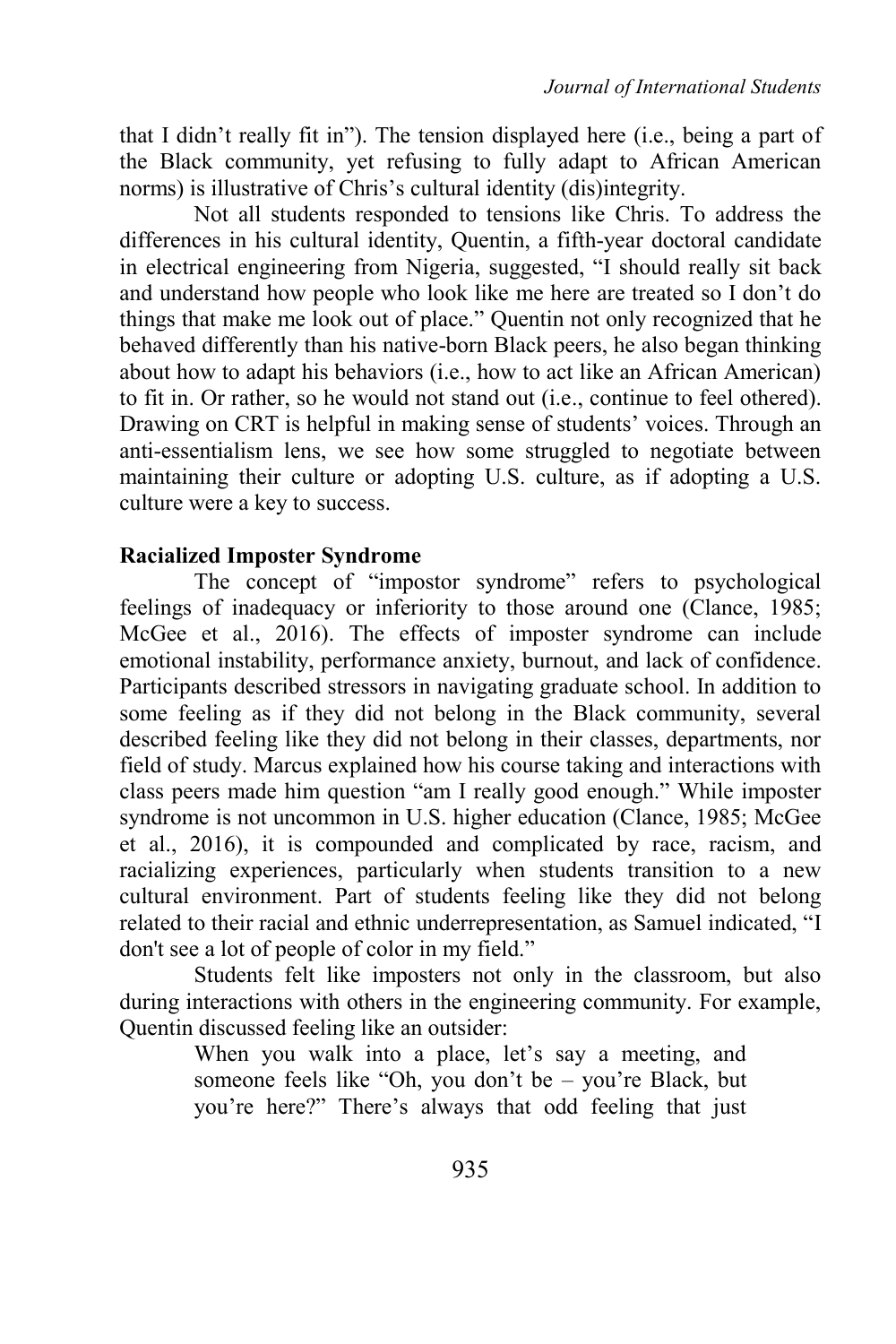because you're Black, that you're really not supposed to be an engineer. That's something that really needs to change.

Quentin's words describe a typical racialized experience among our participants. Paul similarly mentioned, "When I meet someone, the chance of them – you know guessing that I am a Ph.D. student in engineering is zero." Many described being questioned about their legitimacy as graduate students in engineering. There was no subtlety in their understanding that such comments were racialized. These frequent comments, or puzzled looks, made students feel as if they did not belong in engineering. Racial realism acknowledges that hierarchies are by-products of race and racism. Participants were consistently othered in engineering, based on race, which led to a heightened sense of imposter syndrome. To mitigate these feelings, students like Jalen, a first-year doctoral student in mechanical engineering from Jamaica, described how they dealt with feeling like imposters: "[I have to] stand out…to break the glass ceiling." This finding may relate to what Fries-Britt and Turner (2001) refers to as the "proving process": the phenomenon of high-achieving students of color feeling obligated to prove they are good enough in predominantly White educational spaces.

## **DISCUSSION AND IMPLICATIONS**

The goal of this study was to provide empirical evidence to aid educators and student affairs practitioners in creating promising practices for the success of Black men in engineering graduate studies who identify as foreign born and/or hold ethnic identities other than African American. Using tenets of CRT (racial realism and essentialism/anti-essentialism), we explored the experiences of students to better understand the effects of racialization and change of racial context on their educational experiences. The findings indicate that students' racialization was pre-existing. Before they entered graduate school, they had already experienced racialization (our data do not pinpoint when the racialization began, or the circumstances that facilitated it). Our data also indicate that students experienced present and ongoing racialization in their educational environments.

Based on our findings, experiencing racialization and cultural dissonance seemed inevitable for these participants. All participants acknowledged U.S. norms and values, and ideas about what it meant to be Black in the U.S. Most germane to this study's focus, however, was how they made sense of the differences of their Blackness and maleness in the U.S. versus in their home country. We liken this internal conflict to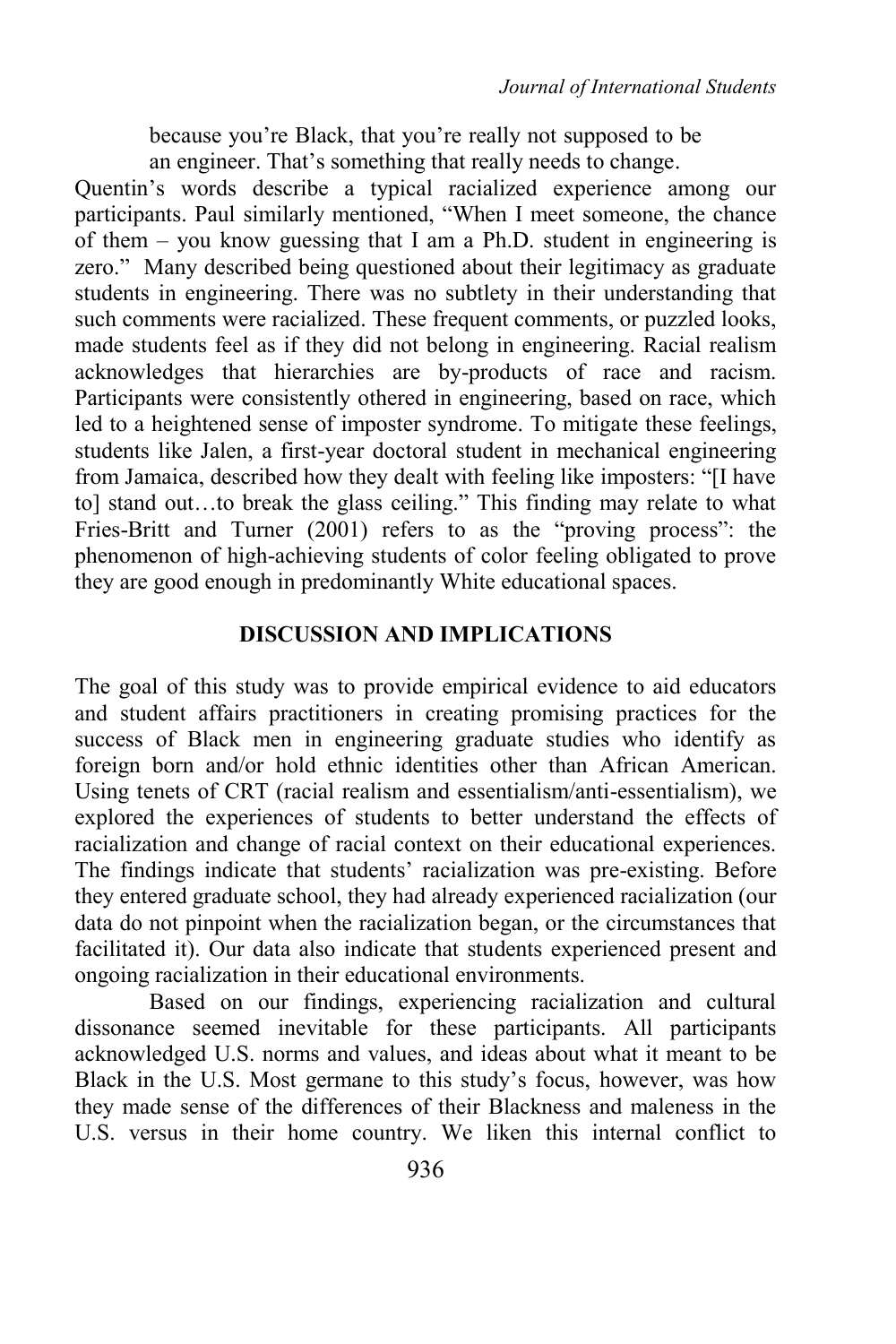struggling to interpret a compass. "True north" (i.e., what it means to be Black and male) is different in the U.S. than in their home country, and/or according to ethnic norms that guide their worldview. Some experienced an internal conflict regarding whether or not to adapt to U.S. norms and values; others deemed it necessary to reject notions of a monolithic U.S. Black male image imposed upon them. Both options appeared to be coping strategies to make sense of racialized experiences in graduate school.

Our findings, however, provide more nuance to existing discourse on imposter syndrome. While participants acknowledged general feelings of "not being good enough," they also expressed comparisons to African American peers, which at times exacerbated feelings of imposter syndrome. This finding contributes to existing conversations about within-group experiences that intensify Black foreign-born students' feelings of otherness (Griffin et al., 2016).

Based on our findings, we suggest several directions for promising practices, policy, and future research. Because students experience ongoing racialization, there are opportunities for student affairs practitioners working in orientation programs to design more expansive services. Specifically, orientation services at the graduate level are often one-stop-shops, where students receive a day of sessions targeted towards their transition. We suggest that orientation programs take a more sustained approach to account for students' ongoing needs during their transition. With an expanded vision, targeted programming could last from one to two years, and be attuned to students' transitions and not solely to their matriculation.

To address students' cultural (dis)integrity, we offer recommendations for orientation staff, international programming offices, counselors, and advisors of foreign-born Black men (both advisors in international programming offices and academic advisors). To be clear, we value the existing work of international programming offices (where they exist, and if they do not exist, we suggest their creation). Further, we encourage these offices (in conjunction with orientation services) to continue offering informational sessions pertaining to immigration, visas, and other regulatory policies. However, we suggest a more expansive menu. Sessions could include conversations with foreign-born students about the cultural (dis)integrity they will likely experience to help them realize that they may experience disequilibrium and that such discomfort does not mean they need to reject their ethnic cultural norms and values. This messaging should take place early in students' matriculation, and frequently, to help with ongoing transitional needs and feelings of imposter syndrome. To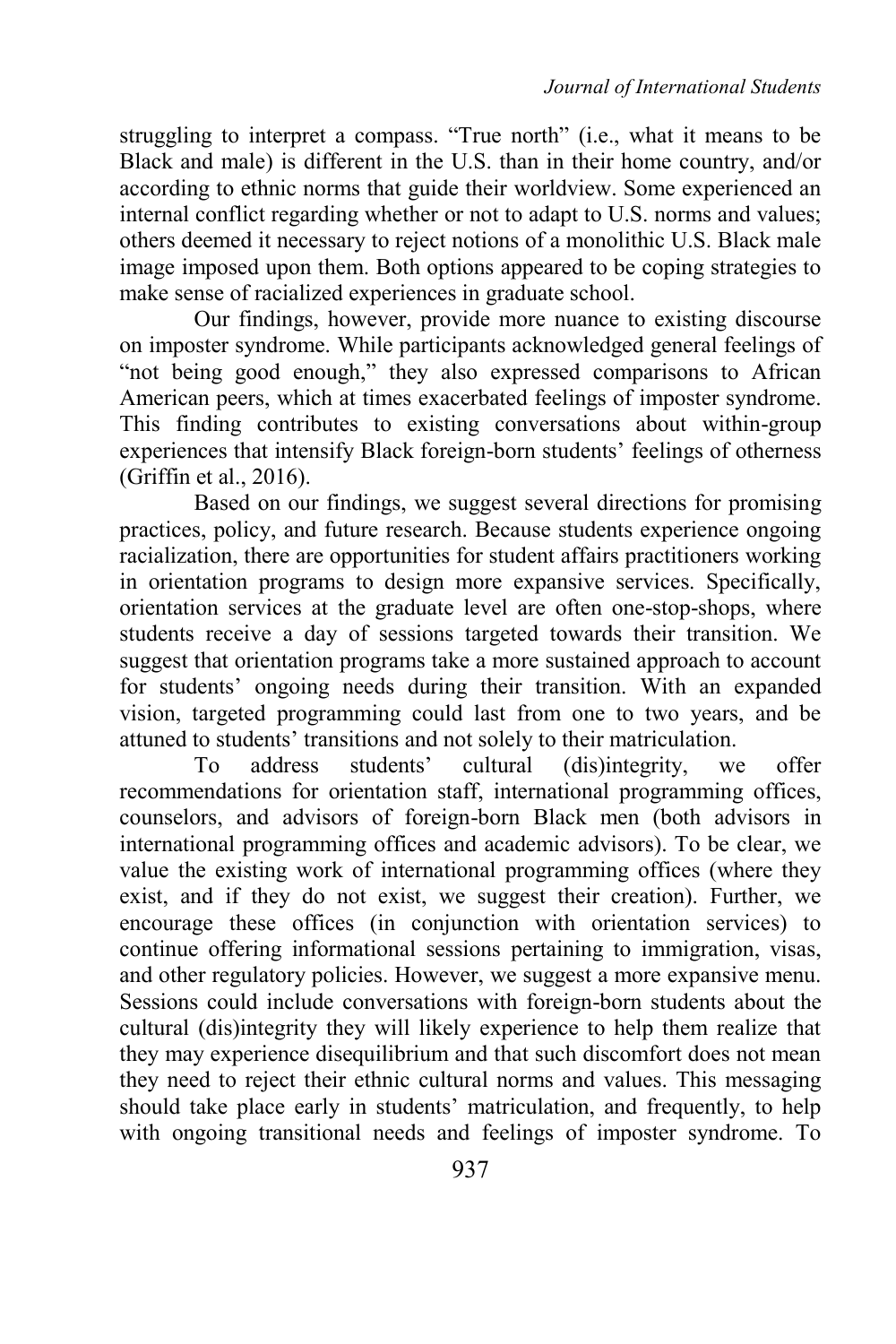accomplish this promising practice, program staff, counselors, and academic advisors should not over rely on referring students to campus affinity organizations (i.e., referring a Nigerian student to the Black Cultural Center, the African Student Association, or to a Nigerian campus colleague). Instead, educators and student affairs practitioners should be trained in strengthening cultural integrity. Such training would be framed from a strengths-based perspective that helps students understand that what they are experiencing is normal and that they already possess a host of valuable assets (Tierney, 1999).

Related to policy, a major challenge for this study was deciding who is – or should be – included in the descriptor "foreign-born" (George Mwangi, 2014). Educators and student affairs practitioners should continue to complicate this label. While it is necessary to design classifications to help with policy creation and implementation, labels of convenience do not necessarily capture the complexities of students' racial and ethnic identities. Thus, while some foreign-born Black male students may be getting served through international programming offices, first-generation U.S. citizens who still identify with an ethnicity other than African American may be further marginalized and isolated during graduate school.

Finally, it is important to reiterate that this article represents the experiences of nine graduate students at three institutions in the field of engineering. Attempts to generalize our findings could be damaging to other students. Thus, Black male students should be asked directly what their needs are and which services and resources would best facilitate their success (Burt, forthcoming; Burt et al., 2016), rather than solely consulting with fellow program staff. The participants in this study made it clear that they are rarely – if ever – asked about their experiences within their colleges of engineering. Their responses might be surprising, and might sound like an indictment of unsuccessful current practices. Additionally, if asked for their input, students will expect to see resulting changes. If no changes are made, they may be reluctant to share their experiences in the future. However, honest feedback put to good use would serve them, their peers, and future generations of Black male foreign-born students.

Our study was not without limitations. First, students' experiences vary due to a host of factors (e.g., institutions they attend, engineering specializations and the norms and values of their home departments, and differences in students' ethnicities). For example, a student with a Nigerian background may interpret – and thus, make sense of  $-$  his racialized experiences differently than a student with a Jamaican background. Also, as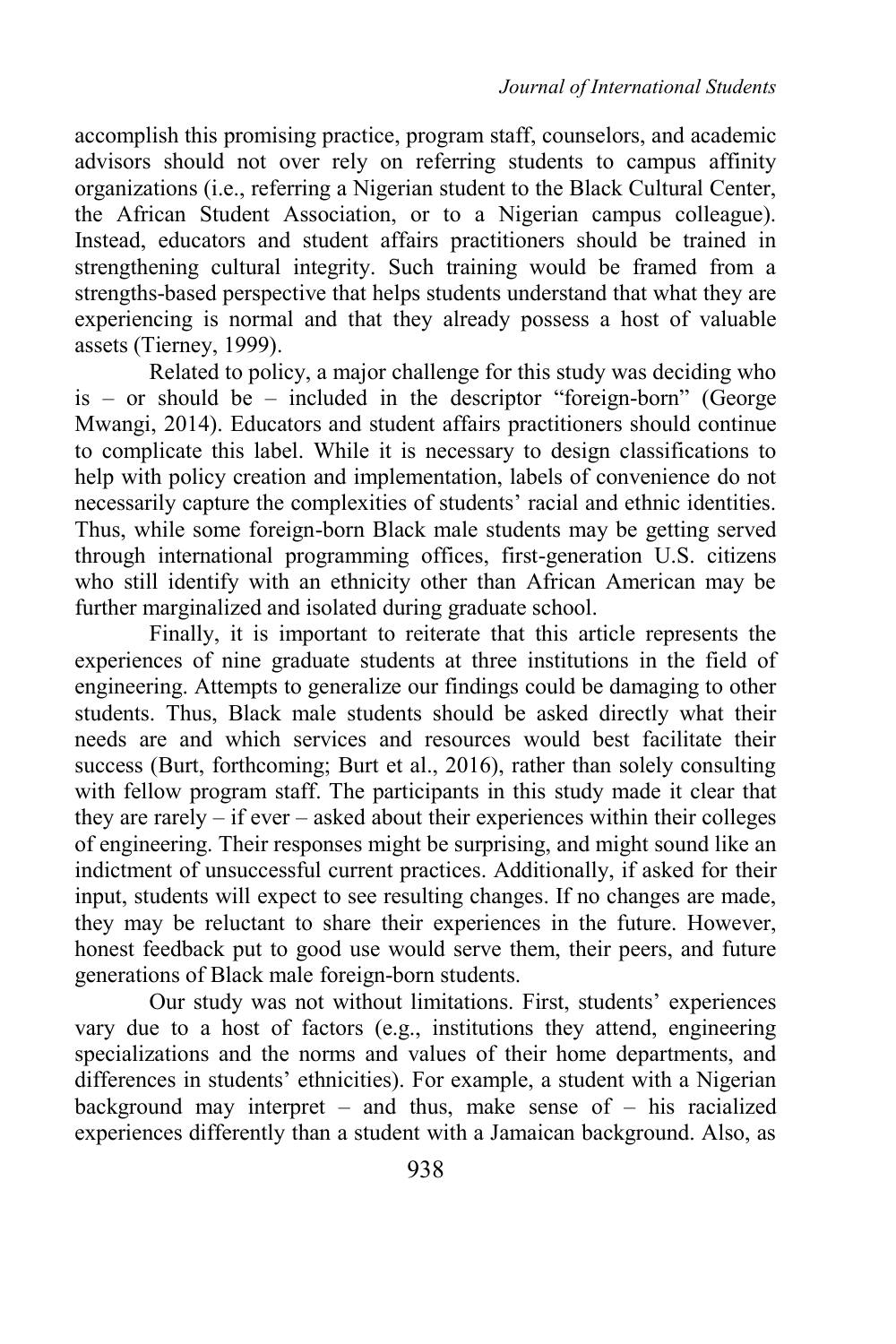previously noted, it was challenging to determine who was considered foreign-born and native-born. For instance, some students were *born* outside of the U.S. but lived most of their lives here, (e.g., attended elementary, middle, high school, undergraduate studies). By some designations, these students are still considered "foreign-born." Others may have been born in the U.S. but strongly identify with (and practice the customs and traditions) of their parents' ethnic culture. We used a dichotomous labeling system. A more narrowly defined system (for example, visa-holding foreign-born international students, immigrants, U.S. citizens, and permanent residents) may tease out these differences and result in more nuanced results. Future research should also consider how many years a student has spent in the U.S., although that data point should not be used to determine a student's level of acculturation.

Given these limitations, a number of critical research questions remain. Specifically, more information is needed on the origins of students' interest in engineering (or STEM more broadly); how one's ethnic background informs one's approach to education; the relationship between ethnic background and persistence strategies; and interpretations of societal and local racial incidents and their implications for students' persistence. When comparing and contrasting, however, we do not promote positioning native-born and African American students as the standard to foreign-born and ethnically diverse Black students as within-group neo-minorities. Such an approach is divisive and could lead to further marginalization and isolation of Black students. We encourage scholars, educators, and student affairs practitioners to begin asking these complicated questions. We emphasize the importance of foregrounding students' foreign and nativeborn statuses (for example, not assuming that *all* Black students are the same). More nuanced analyses will provide better understandings of similarities and differences between Black male foreign-born and nativeborn students' educational experiences. Additionally, for a more expansive view of "Blackness," future research might consider the work of BlackCrit, which focuses on specific ways that Black bodies become marginalized, and the ways that marginalization shapes Black people's lived experiences. BlackCrit would provide a lens through which to study "Blackness and the Black condition" (Dumas & Ross, 2016, p. 417). Such a framework could be useful in thinking about Black within-group racialized experiences.

As educators and student affairs professionals, we must acknowledge how our colleges and universities, including the people within these communities, operate as systems of power and oppression. One way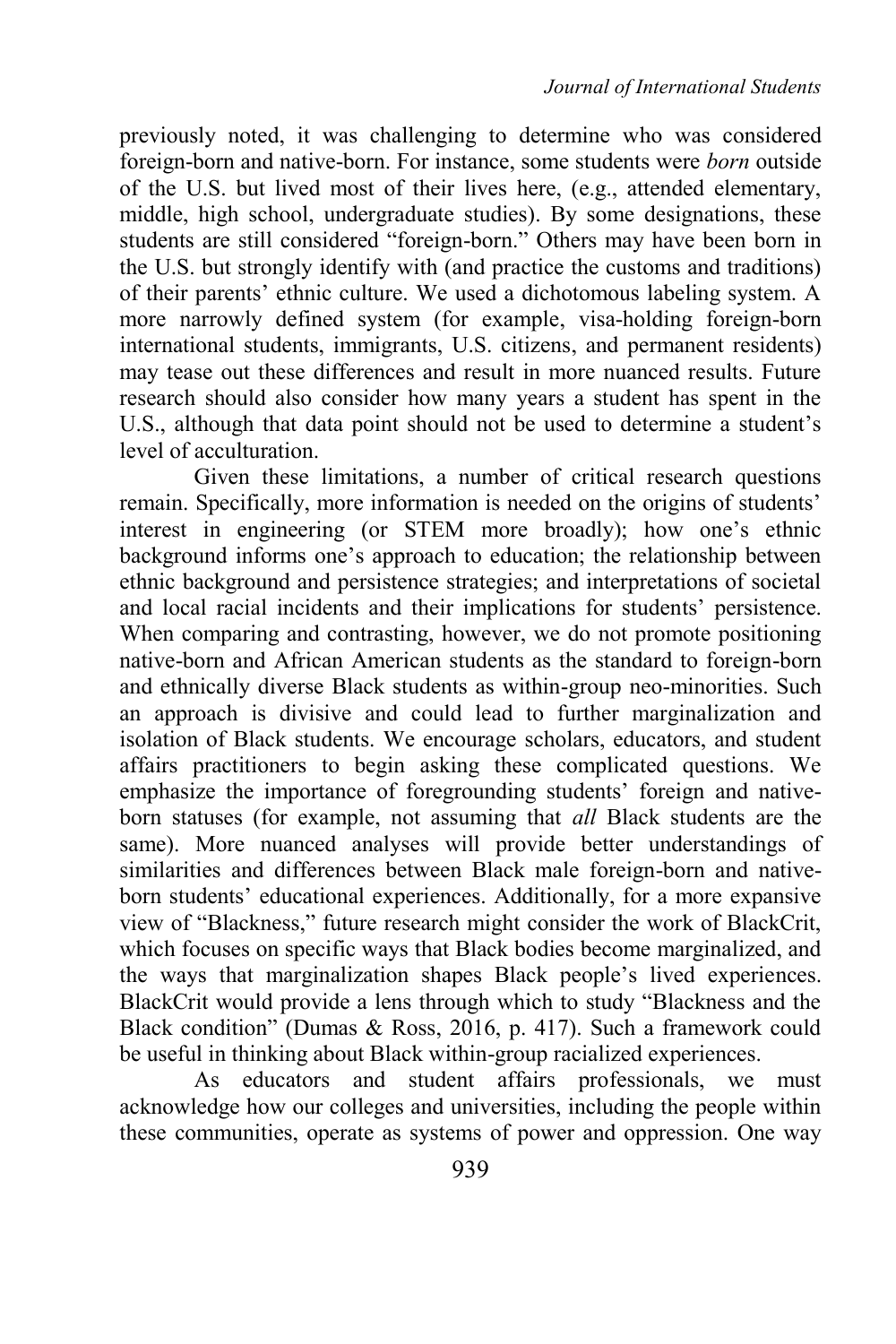this happens is through the development and implementation of wellintentioned "catch-all" policies and programs aimed at assisting Black men in engineering graduate studies that may not be appropriate for *all* Black male students. Based on the present findings, it is clear that educators and student affairs practitioners must resist pressing foreign-born students, and those who identify as other than African American, to adapt (i.e., assimilate) to U.S. cultural norms and traditions. While students need to become knowledgeable about U.S. customs for the purpose of successful navigation, expecting them to reject their own customs and traditions (which are the values that assisted them with successful admission to college in the first place) may be detrimental to their interest in STEM, and perhaps more important, to their personhood. Instead, we must become equipped with knowledge of who our students are, including the unique social identities and the characteristics they bring with them to college.

#### **REFERENCES**

- Burt, B. A. (forthcoming) Demystifying the monolithic Black male mystique: Advancing a research agenda on Black men in engineering graduate programs. In P. Felder, M. Barker, & M. Gasman (Eds.) *SANKOFA: Exploring the racial and cultural implications for doctoral education from the African American perspective.* Albany, NY: SUNY Press.
- Burt, B. A., McKen, A., Burkhart, J., Hormell, J., & Knight, A. (2016). *Racial microaggressions within the advisor-advisee relationship: Implications for engineering research, policy, and practice*. American Society for Engineering Education (ASEE) conference proceeding.
- Cantwell, B., & Lee, J. J. (2010). Unseen workers in the academic factory: Perceptions of neo-racism among international postdocs in the US and UK. *Harvard Education Review, 80*(4), 490-517.
- Carter-Veale, W. Y., Tull, R. G., Rutledge, J. C., & Joseph, L. N. (2016). The dissertation house model: Doctoral student experiences coping and writing in a shared knowledge community. *CBE-Life Sciences Education, 15*(3), 1- 12.
- Chen, C. P. (1999). Common stressors among international college students: Research and counseling implications. *Journal of College Counseling, 2*(1), 49-65.
- Clance, P. R. (1985). *The imposter phenomenon: When success makes you feel like a fake*. Toronto: Bantam.
- Constantine, M. G., Anderson, G. M., Berkel, L. A., Caldwell, L. D., & Utsey, S. O. (2005). Examining the cultural adjustment experiences of African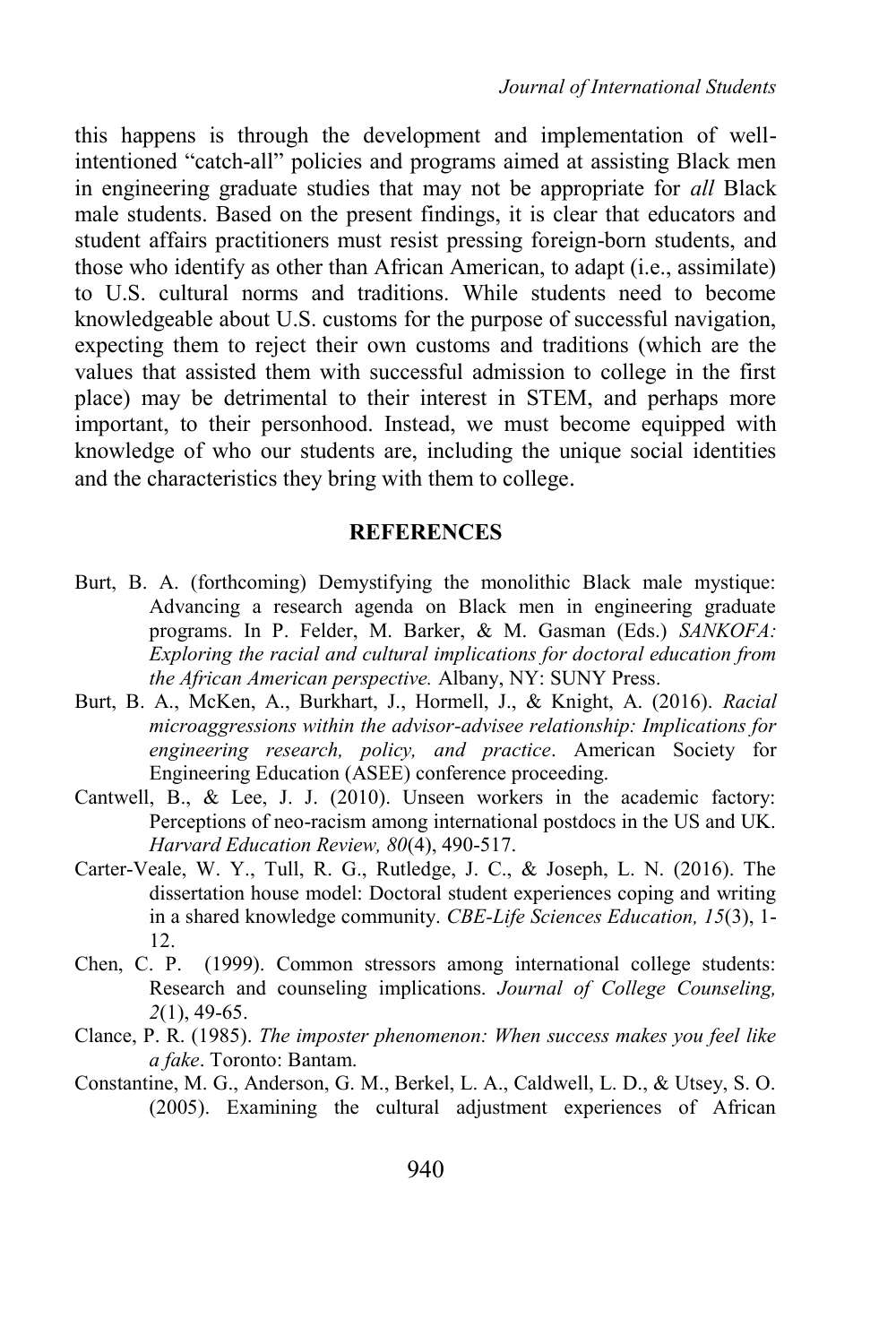international college students: A qualitative analysis. *Journal of Counseling Psychology, 52*(1), 57-66.

- Cooper, C. R., Jackson, J. F., Azmita, M., & Lopez, E. (1998). Multiple selves, multiple worlds: Three useful strategies for research with ethnic minority youth on identity, relationships, and opportunity structures. In V. C. McLoyd & L. Steinberg (Eds.), *Studying minority adolescents: Conceptual, methodological, and theoretical issues* (pp. 111-125). Mahwah, NJ: Lawrence Erlbaum Associates.
- Creswell, J. W. (2013). *Qualitative inquiry and research design: Choosing among five traditions.* (3<sup>rd</sup> ed.). Thousand Oaks, CA: Sage Publications.
- Dancy, T. E. II. (2014) (Un)doing hegemony in education: Disrupting school-toprison pipelines for Black males. *Equity & Excellence in Education, 47*(4), 476-493.
- Dancy, T. E. II, & Brown, M. C. II. (2008). Unintended consequences: African American male educational attainment and collegiate perceptions after Brown v. Board of Education. *American Behavioral Scientist, 51*(7), 984- 1003.
- Delgado, R., & Stefancic, J. (2012). *Critical race theory: An introduction*. New York, NY: NYU Press.
- Dumas, M. J. & Ross, K. M. (2016). "Be real black for me": Imagining BlackCrit in education. *Urban Education, 51*(4), 415–442.
- Fries-Britt, S., & Turner, B. (2001). Facing stereotypes: A case study of Black students on a White campus. *Journal of College Student Development, 42*(5), 420-429.
- Fries-Britt, S. R., George Mwangi, C. A., & Peralta, A. M. (2014). Learning race in a U.S. context: An emerging framework on the perceptions of race among foreign-born students of color. *Journal of Diversity in Higher Education*, *7*(1), 1-13.
- George Mwangi, C. A., Fries-Britt, S. R., Peralta, A. M., & Daoud, N. (2016). Examining intraracial dynamics and engagement between native-born and foreign-born Black collegians in STEM. *Journal of Black Studies*, *47*(7), 773-794.
- George Mwangi, C. A. (2014). Complicating Blackness: Black immigrants racial positioning in U.S. higher education. *Journal of Critical Thought and Praxis, 3*(2), 1-27.
- Griffin, K. A., Cunningham, E. L., & George Mwangi, C. A. (2016). Defining diversity: Ethnic differences in Black students' perceptions of racial climate. *Journal of Diversity in Higher Education, 9*(1), 34-49.
- Institute of International Education (IIE) (2016). http://www.iie.org/Services/Project-Atlas/United-States/International-Students-In-US#.WNju5TvytPZ. Retrieved: March 27, 2017.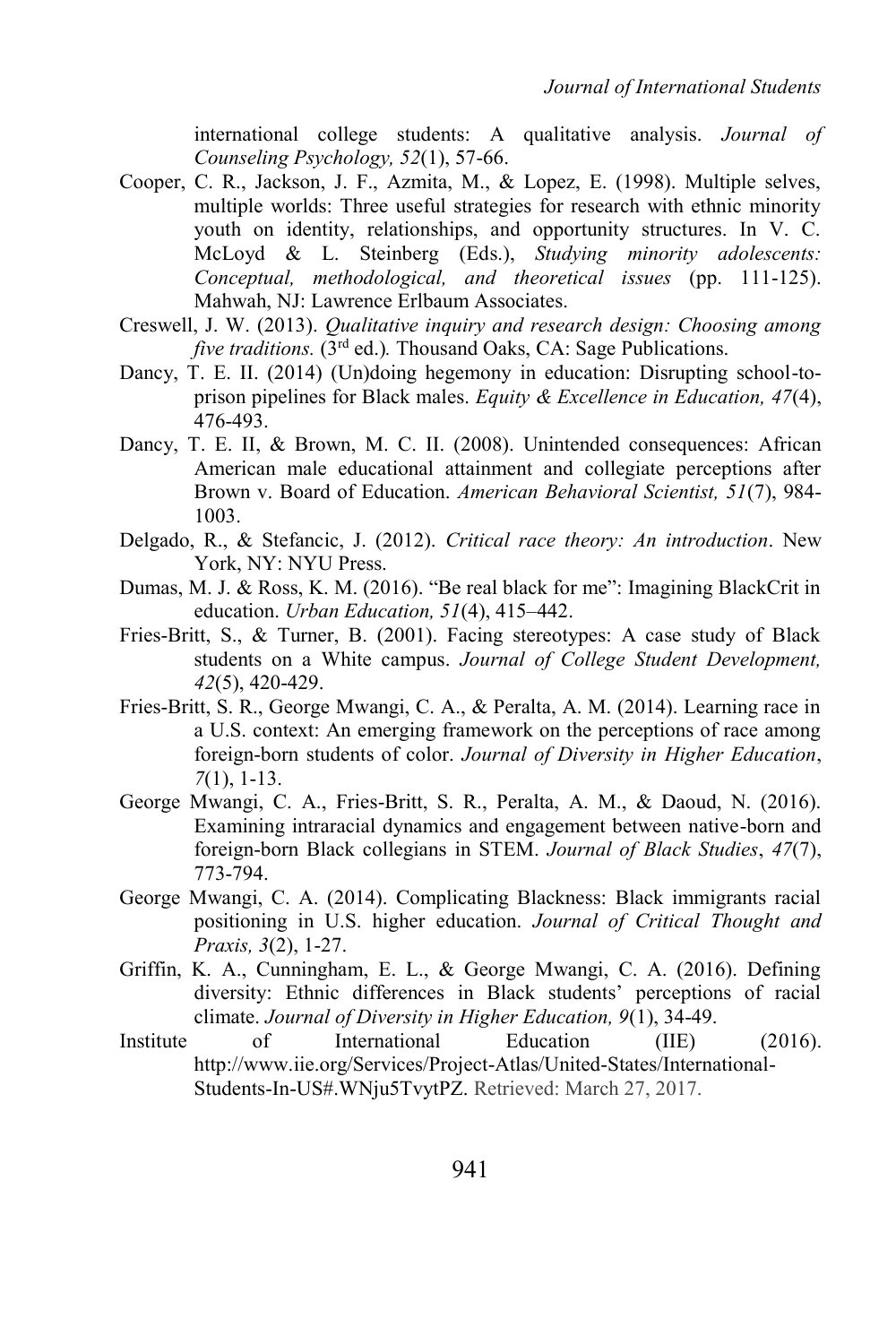- Ladson-Billings, G. (1998). Just what is critical race theory and what's it doing in a nice field like education? *International Journal of Qualitative Studies in Education, 11*, 7-24.
- Lee, J. J. (2015). Engaging international students. In S. J. Quaye & S. R. Harper (Eds.), *Student engagement in higher education: Theoretical perspectives and practical approaches for diverse populations*, (pp. 105-120). Routledge: New York, NY.
- Massey, D. S., Mooney, M., Torres, K. C., & Charles, C. Z. (2007). Black immigrants and Black natives attending selective colleges and universities in the United States. *American Journal of Education, 113*(2), 243-271.
- Maton, K. I., & Hrabowski, F. A. III. (2004). Increasing the number of African American PhDs in the sciences and engineering. *American Psychologist, 59*(6), 547-556.
- McGee, E. O., White, D. T., Jenkins, A. T., Houston, S., Bentley, L. C., Smith, W. J., & Robinson, W. H. (2016). Black engineering students' motivation for PhD attainment: Passion plus purpose. *Journal for Multicultural Education, 10*(2), 167-193.
- Merriam, S. B., & Tisdell, E.J. (2016). *Qualitative research: A guide to design and implementation (4th ed.).* San Francisco: Jossey-Bass.
- Nadal, K. L., Wong, Y., Griffin, K. E., Davidoff, K., & Sriken, J. (2014). The adverse impact of racial microaggressions on college students' self-esteem. *Journal of College Student Development, 55*(5), 461-474.
- Peshkin, A. (1988). In search of subjectivity. One's own. *Educational Researcher*, *17*(7), 17-21.
- Renn, K. A. & Reason, R. D. (2012). *College students in the United States: Characteristics, experiences, and outcomes*. San Francisco, CA: Jossey-Bass.
- Shams, T. (2015). The declining significance of race or the persistent racialization of Blacks? A conceptual, empirical, and methodological review of today's race debate in America. *Journal of Black Studies, 46*(3), 282-296.
- Solórzano, D., Ceja, M., & Yosso, T. (2000). Critical race theory, racial microaggressions, and campus racial climate: The experiences of African American college students. *The Journal of Negro Education, 69*(1/2), 60- 73.
- Sherry, M., Thomas, P., & Chui, W. H. (2010). International students: A vulnerable student population. *Higher Education, 60*, 33-46.
- Tate, W. F. (1997). Critical race theory and education: History, theory, and implications. *Review of Research in Education*, *22*, 195-247.
- Tierney, W. G. (1999). Models of minority college-going and retention: Cultural integrity versus cultural suicide. *Journal of Negro Education*, *68*(1), 80-91.
- Yao, C. W. (2016). Unfulfilled expectations: Influence of Chinese international students' roommate relationships on sense of belonging*. Journal of International Students, 6*(3), 762-778.